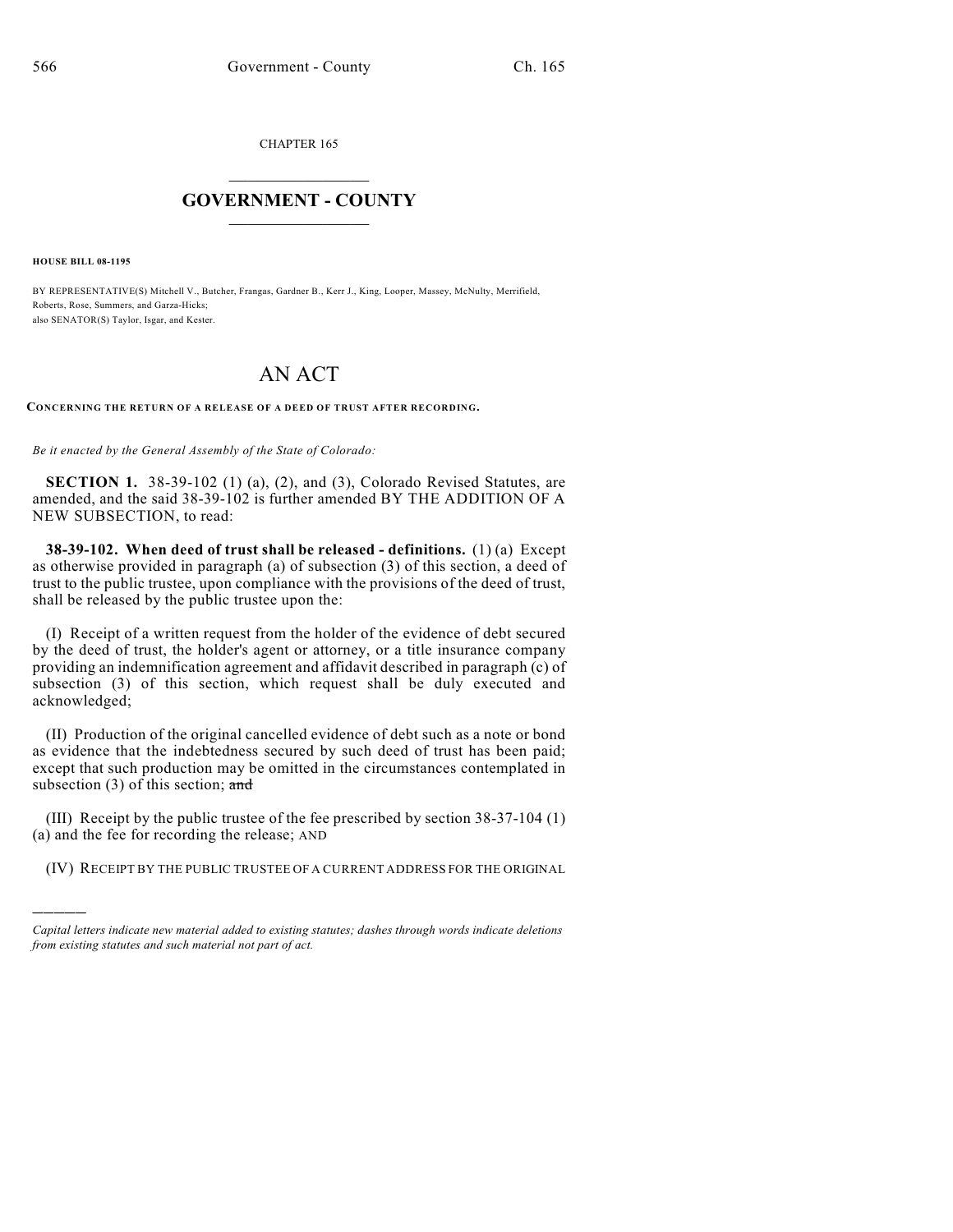#### Ch. 165 Government - County 567

GRANTOR, ASSUMING PARTY, OR CURRENT OWNER OR EITHER A NOTATION ON THE REQUEST FOR RELEASE OF THE DEED OF TRUST OR A WRITTEN STATEMENT FROM THE HOLDER OF THE EVIDENCE OF DEBT SECURED BY THE DEED OF TRUST, THE TITLE INSURANCE COMPANY LICENSED AND QUALIFIED IN COLORADO, OR THE HOLDER OF THE ORIGINAL EVIDENCE OF DEBT THAT IS A QUALIFIED HOLDER, AS DEFINED IN SECTION 38-38-100.3 (20), THAT THEY HAVE NO RECORD OF A CURRENT ADDRESS THAT IS DIFFERENT FROM THE ADDRESS OF THE PROPERTY ENCUMBERED BY THE DEED OF TRUST BEING RELEASED; EXCEPT THAT IT SHALL BE WITHIN THE PUBLIC TRUSTEE'S DISCRETION TO RELEASE A DEED OF TRUST, UPON COMPLIANCE WITH THE PROVISIONS OF THE DEED OF TRUST, IF THE PUBLIC TRUSTEE HAS NOT RECEIVED THE INFORMATION REQUIRED PURSUANT TO THIS SUBPARAGRAPH (IV).

(2) If the purpose of the deed of trust has been fully or partially satisfied and the indebtedness secured by such deed of trust has not been paid, the public trustee shall release the deed of trust as to all or portions of the property encumbered by the deed of trust pursuant to the provisions of subsection (1) of this section if the request to release certifies that the purpose of the deed of trust has been fully or partially satisfied and if either the original evidence of debt is exhibited or the holder of the evidence of debt is a qualified holder. that has made, in the qualified holder's request for release or partial release, the certification contemplated in paragraph (a) of subsection  $(3)$  of this section.

(3) (a) (I) SUBJECT TO THE PROVISIONS OF SUBPARAGRAPH (II) OF THIS PARAGRAPH (a), with respect to either subsection (1) or (2) of this section, a holder of the original evidence of debt that is a qualified holder, as defined in section 38-38-100.3 (20), may request the release of a deed of trust without producing or exhibiting the original evidence of debt. A holder that requests the release of a deed of trust pursuant to this paragraph (a) shall be deemed to have agreed to indemnify and defend the public trustee against any claim made within the period described in subsection (7) of this section for damages resulting from the action of the public trustee taken in accordance with the request. The indemnity granted by this paragraph (a) is limited to actual economic loss suffered and any court costs and reasonable attorney fees and costs incurred in defending a claim brought as a direct and proximate result of the failure to produce the original evidence of debt, but the indemnity does not include and no claimant is entitled to any special, incidental, consequential, reliance, expectation, or punitive damages. No separate indemnification agreement shall be necessary for the agreement to indemnify to be effective.

(II) A HOLDER OF THE ORIGINAL EVIDENCE OF DEBT THAT IS A QUALIFIED HOLDER, AS DEFINED IN SECTION 38-38-100.3 (20), SHALL PROVIDE THE PUBLIC TRUSTEE WITH A CURRENT ADDRESS FOR THE ORIGINAL GRANTOR, ASSUMING PARTY, OR CURRENT OWNER WHEN REQUESTING A RELEASE OF A DEED OF TRUST PURSUANT TO THIS PARAGRAPH (a).

(b) (I) SUBJECT TO THE PROVISIONS OF SUBPARAGRAPH (II) OF THIS PARAGRAPH (b), with respect to either subsection (1) or (2) of this section, the holder of the evidence of debt may request the release of a deed of trust without producing or exhibiting the original evidence of debt. A holder that requests the release of a deed of trust pursuant to this paragraph (b) shall deliver to the public trustee a corporate surety bond in an amount equal to one and one-half times the original principal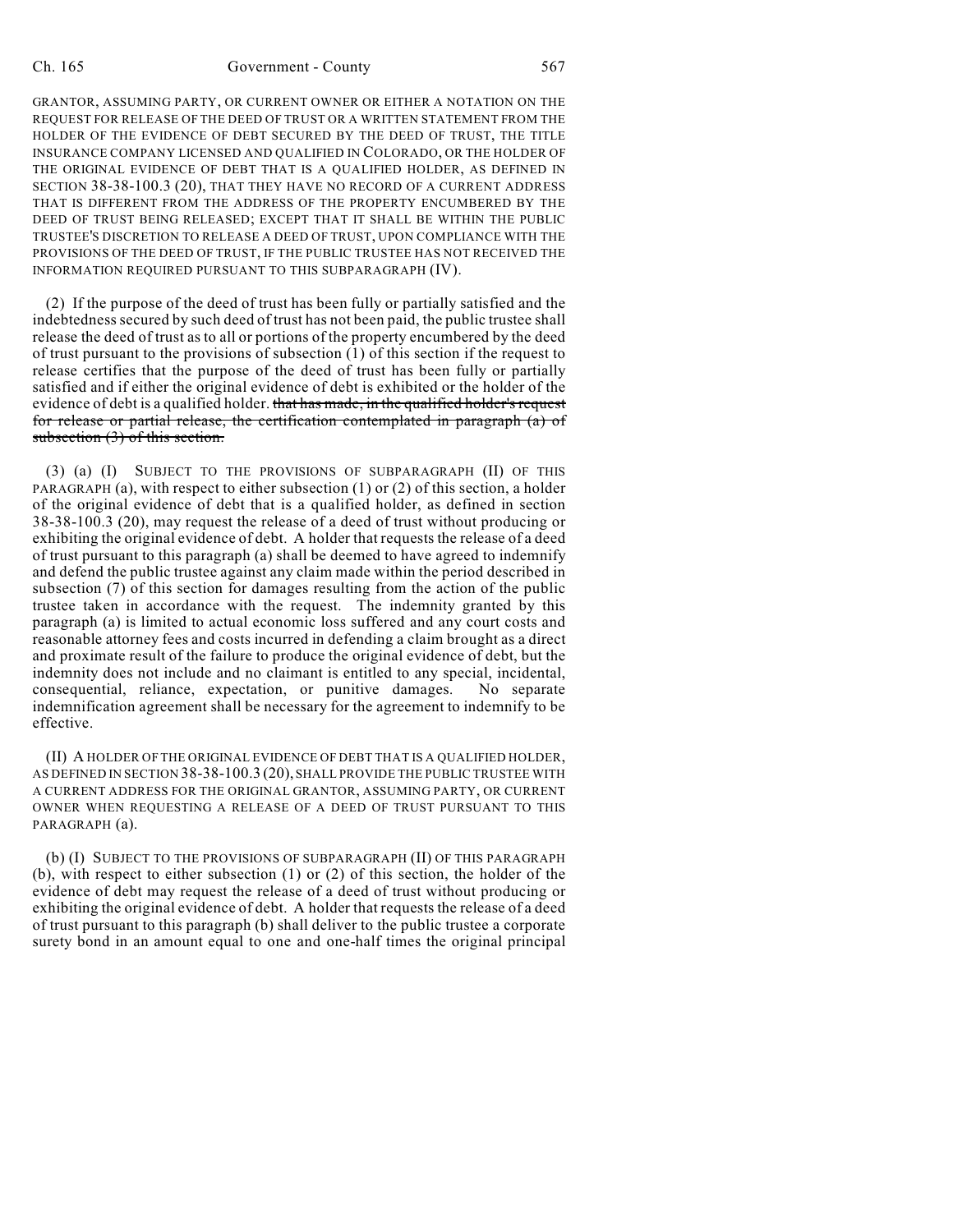amount recited in the deed of trust, which corporate surety bond shall remain in full force and effect for the period described in subsection (7) of this section.  $\sigma$ 

(II) A HOLDER OF THE EVIDENCE OF DEBT SHALL PROVIDE THE PUBLIC TRUSTEE WITH A CURRENT ADDRESS FOR THE ORIGINAL GRANTOR, ASSUMING PARTY, OR CURRENT OWNER WHEN REQUESTING A RELEASE OF A DEED OF TRUST PURSUANT TO THIS PARAGRAPH (b).

(c) (I) SUBJECT TO THE PROVISIONS OF SUBPARAGRAPH (II) OF THIS PARAGRAPH (c), with respect to either subsection (1) or (2) of this section, a title insurance company licensed and qualified in Colorado may request the release of a deed of trust without producing or exhibiting the original evidence of debt. A company that requests the release of a deed of trust pursuant to this paragraph (c) shall be deemed to have agreed to indemnify and defend the public trustee against any claim made within the period described in subsection (7) of this section for damages resulting from the action taken by the public trustee in accordance with the request. The indemnity granted by this paragraph (c) is limited to actual economic loss suffered and any court costs and reasonable attorney fees and costs incurred in defending a claim brought as a direct and proximate result of the failure to produce the original evidence of debt, but the indemnity does not include and no claimant is entitled to any special, incidental, consequential, reliance, expectation, or punitive damages. No separate indemnification agreement shall be necessary for the agreement to indemnify to be effective; however, the company shall provide to the public trustee an affidavit executed by an officer of the company stating that the company has caused the indebtedness secured by the deed of trust to be satisfied in full or, in the case of a partial release, to the extent required by the holder of the indebtedness.

(II) A TITLE INSURANCE COMPANY LICENSED AND QUALIFIED IN COLORADO SHALL PROVIDE THE PUBLIC TRUSTEE WITH A CURRENT ADDRESS FOR THE ORIGINAL GRANTOR, ASSUMING PARTY, OR CURRENT OWNER WHEN REQUESTING A RELEASE OF A DEED OF TRUST PURSUANT TO THIS PARAGRAPH (c).

(9) FOR PURPOSES OF THIS SECTION, UNLESS THE CONTEXT OTHERWISE REQUIRES:

(a) "ASSUMING PARTY" MEANS A PERSON OTHER THAN THE ORIGINAL GRANTOR WHO PAID OFF THE INDEBTEDNESS ON BEHALF OF THE ORIGINAL GRANTOR.

(b) "CURRENT ADDRESS" MEANS THE MOST RECENT ADDRESS REFLECTED IN THE RECORDS OF A HOLDER OF THE EVIDENCE OF DEBT, A TITLE INSURANCE COMPANY LICENSED AND QUALIFIED IN COLORADO, OR A HOLDER OF THE ORIGINAL EVIDENCE OF DEBT THAT IS A QUALIFIED HOLDER, AS DEFINED IN SECTION 38-38-100.3 (20). IF A HOLDER OF THE EVIDENCE OF DEBT, A TITLE INSURANCE COMPANY LICENSED AND QUALIFIED IN COLORADO, OR A HOLDER OF THE ORIGINAL EVIDENCE OF DEBT THAT IS A QUALIFIED HOLDER, AS DEFINED IN SECTION 38-38-100.3 (20), HAS NO RECORD OF A CURRENT ADDRESS, ANY REQUIREMENT THAT A CURRENT ADDRESS BE PROVIDED SHALL BE DEEMED SATISFIED BY INDICATING THAT FACT.

(c) "CURRENT OWNER" MEANS A PERSON OTHER THAN THE ORIGINAL GRANTOR WHO CURRENTLY OWNS THE PROPERTY AND HAS EITHER PAID OFF OR TAKEN OVER THE INDEBTEDNESS ON BEHALF OF THE ORIGINAL GRANTOR.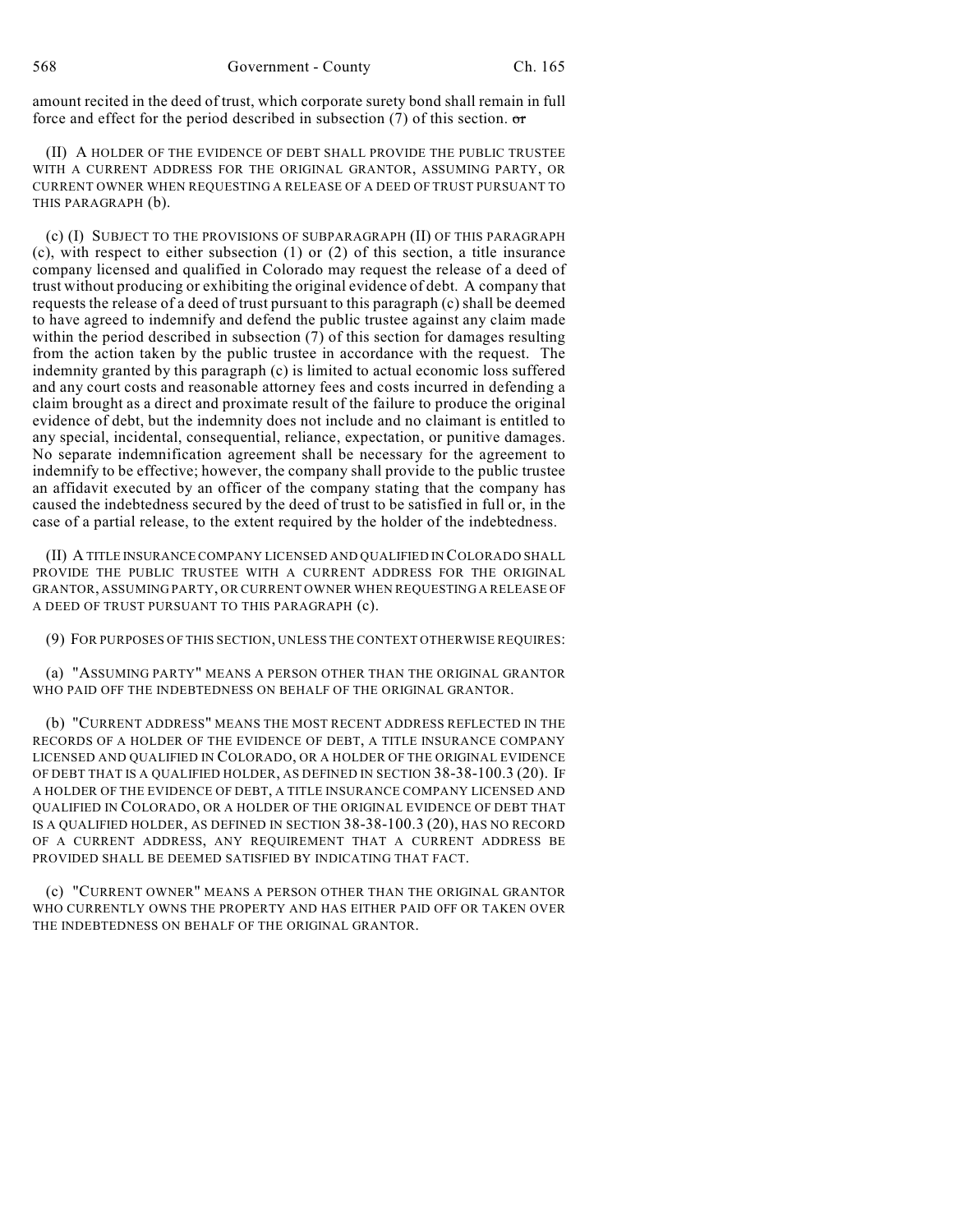**SECTION 2.** 38-39-107, Colorado Revised Statutes, is amended to read:

**38-39-107. Form of written request for release of a deed of trust with production of the evidence of debt.** A written request to a public trustee made pursuant to section 38-39-102 (1) (a) to release a deed of trust with production of the original canceled evidence of debt may be in substantially the following form:

Original Note and Deed of Trust Returned to:

When recorded return to:

Prepared/Received by:

REQUEST FOR FULL [ ] / PARTIAL [ ] RELEASE OF DEED OF TRUST AND RELEASE BY OWNER OF INDEBTEDNESS WITH PRODUCTION OF EVIDENCE OF DEBT PURSUANT TO § 38-39-102 (1) (a), COLORADO REVISED STATUTES

|                                           | Date<br>Original Grantor (Borrower) |
|-------------------------------------------|-------------------------------------|
|                                           | <b>CURRENT ADDRESS OF</b>           |
|                                           | ORIGINAL GRANTOR, ASSUMING          |
|                                           | PARTY, OR CURRENT OWNER             |
| CHECK HERE IF CURRENT ADDRESS IS UNKNOWN. |                                     |
|                                           | Original Beneficiary (Lender)       |
|                                           | Date of Deed of Trust               |
|                                           | Date of Recording and/or            |
|                                           | Re-Recording of Deed of Trust       |
|                                           | Recording Information               |

County Rcpt. No. and/or Film No. and/or Book/Page No. and/or Torrens Reg. No.

TO THE PUBLIC TRUSTEE OF COUNTY (The County of the Public Trustee who is the appropriate grantee to whom the above Deed of Trust should grant an interest in the property described in the Deed of Trust)

PLEASE EXECUTE AND RECORD A RELEASE OF THE DEED OF TRUST DESCRIBED ABOVE. The indebtedness secured by the Deed of Trust has been fully or partially paid and/or the purpose of the Deed of Trust has been fully or partially satisfied in regard to the property encumbered by the Deed of Trust as described therein as to a full release or, in the event of a partial release, only that portion of the real property described as:

 $\_$  , and the set of the set of the set of the set of the set of the set of the set of the set of the set of the set of the set of the set of the set of the set of the set of the set of the set of the set of the set of th (IF NO LEGAL DESCRIPTION IS LISTED THIS WILL BE DEEMED A FULL RELEASE.)

Name and address of current owner and holder of the indebtedness secured by deed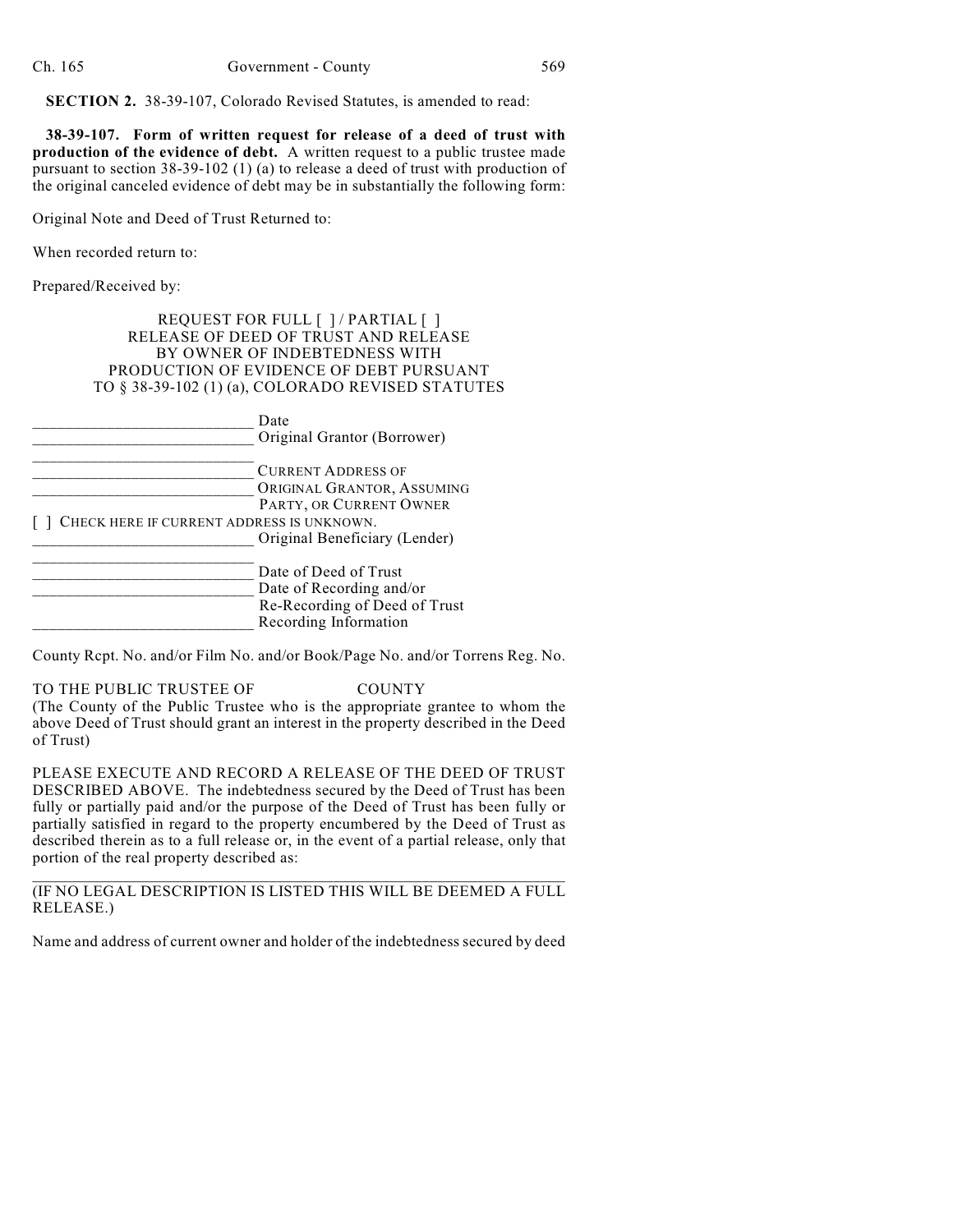of trust (lender)

Name, title, and address of officer, agent, or attorney of current owner and holder \_\_\_\_\_\_\_\_\_\_\_\_\_\_\_\_\_\_\_\_\_\_\_\_\_\_\_\_\_\_\_\_\_\_\_\_\_\_\_\_\_\_\_\_\_\_\_\_\_\_\_\_\_\_\_\_\_\_\_\_\_\_\_\_\_\_\_

 $\_$  , and the set of the set of the set of the set of the set of the set of the set of the set of the set of the set of the set of the set of the set of the set of the set of the set of the set of the set of the set of th

Signature Signature

State of county of

The foregoing Request for Release was acknowledged before me on

(Date) by\* (Notary Seal)

Date Commission Expires \*If applicable, insert title of officer and name of current owner and holder

\_\_\_\_\_\_\_\_\_\_\_\_\_\_\_\_\_\_\_\_\_\_\_\_\_\_\_\_\_\_\_\_\_\_\_\_ Notary Public

Witness my hand and official seal

### RELEASE OF DEED OF TRUST

WHEREAS, the Grantor(s) named above, by Deed of Trust, granted certain real property described in the Deed of Trust to the Public Trustee of the County referenced above, in the State of Colorado, to be held in trust to secure the payment of the indebtedness referred to therein; and

WHEREAS, the indebtedness secured by the Deed of Trust has been fully or partially paid and/or the purpose of the Deed of Trust has been fully or partially satisfied according to the written request of the current owner and holder of the indebtedness;

NOW THEREFORE, in consideration of the premises and the payment of the statutory sum, receipt of which is hereby acknowledged, I, as the Public Trustee in the County named above, do hereby fully and absolutely release, cancel and forever discharge the Deed of Trust or that portion of the real property described above in the Deed of Trust, together with all privileges and appurtenances thereto belonging.

\_\_\_\_\_\_\_\_\_\_\_\_\_\_\_\_\_\_\_\_\_\_\_\_\_\_\_\_\_\_\_\_\_\_\_ Public Trustee

Deputy Public Trustee (Public Trustee use only; use appropriate label) (Public Trustee's seal) (If applicable: Notary Seal)

\_\_\_\_\_\_\_\_\_\_\_\_\_\_\_\_\_\_\_\_\_\_\_\_\_\_\_\_\_\_\_\_\_\_\_\_

 $\_$  , and the set of the set of the set of the set of the set of the set of the set of the set of the set of the set of the set of the set of the set of the set of the set of the set of the set of the set of the set of th (If applicable, name and address of person creating new legal description as required by § 38-35-106.5, Colorado Revised Statutes.)

**SECTION 3.** 38-39-108, Colorado Revised Statutes, is amended to read: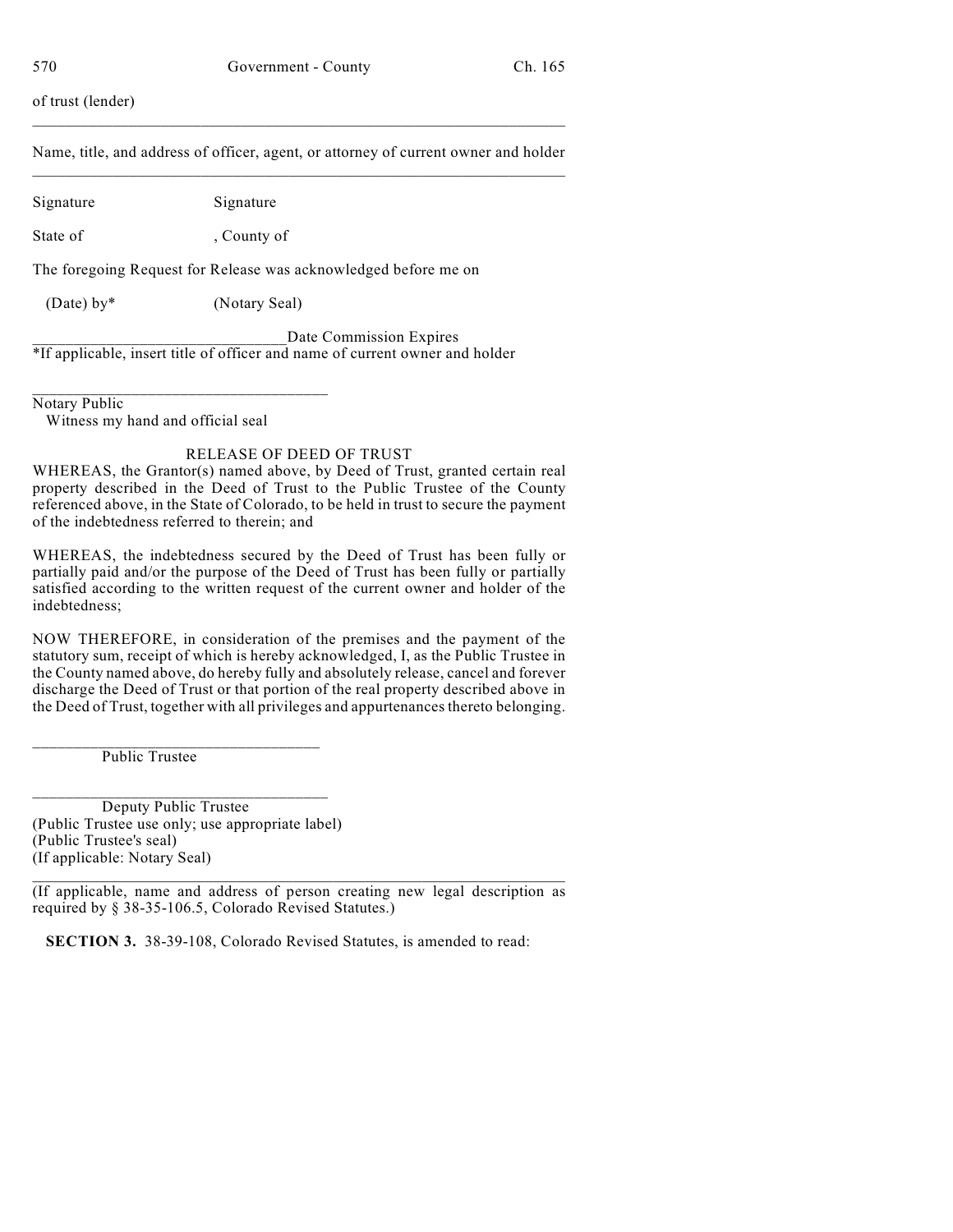**38-39-108. Form of written request for release of a deed of trust without production of the evidence of debt.** A written request to a public trustee made pursuant to section  $38-39-102$  (1) (a) and  $(3.5)$  SECTION 38-39-102 (1) (a) AND (3) to release a deed of trust without production of the original canceled evidence of debt may be in substantially the following form:

Original Note and Deed of Trust Returned to:

When recorded return to:

Prepared/Received by:

#### REQUEST FOR FULL [ ] / PARTIAL [ ] RELEASE OF DEED OF TRUST AND RELEASE BY OWNER OF INDEBTEDNESS WITHOUT PRODUCTION OF EVIDENCE OF DEBT PURSUANT TO  $\frac{2}{3}$  38-39-102 (1) (a) and (3.5) § 38-39-102 (1) (a) AND (3), COLORADO REVISED STATUTES

|                                           | Date<br>Original Grantor (Borrower) |
|-------------------------------------------|-------------------------------------|
|                                           | <b>CURRENT ADDRESS OF</b>           |
|                                           | ORIGINAL GRANTOR, ASSUMING          |
|                                           | PARTY, OR CURRENT OWNER             |
| CHECK HERE IF CURRENT ADDRESS IS UNKNOWN. |                                     |
|                                           | Original Beneficiary (Lender)       |
|                                           | Date of Deed of Trust               |
|                                           | Date of Recording and/or            |
|                                           | Re-Recording of Deed of Trust       |
|                                           | Recording Information               |

County Rcpt. No. and/or Film No. and/or Book/Page No. and/or Torrens Reg. No.

#### TO THE PUBLIC TRUSTEE OF COUNTY (The County of the Public Trustee who is the appropriate grantee to whom the above Deed of Trust should grant an interest in the property described in the Deed of Trust)

PLEASE EXECUTE AND RECORD A RELEASE OF THE DEED OF TRUST DESCRIBED ABOVE. The indebtedness secured by the Deed of Trust has been fully or partially paid and/or the purpose of the Deed of Trust has been fully or partially satisfied in regard to the property encumbered by the Deed of Trust as described therein as to a full release or, in the event of a partial release, only that portion of the real property described as:

#### $\_$  , and the set of the set of the set of the set of the set of the set of the set of the set of the set of the set of the set of the set of the set of the set of the set of the set of the set of the set of the set of th (IF NO LEGAL DESCRIPTION IS LISTED THIS WILL BE DEEMED A FULL RELEASE.)

Pursuant to § 38-39-102 (3.5) § 38-39-102 (3), Colorado Revised Statutes, in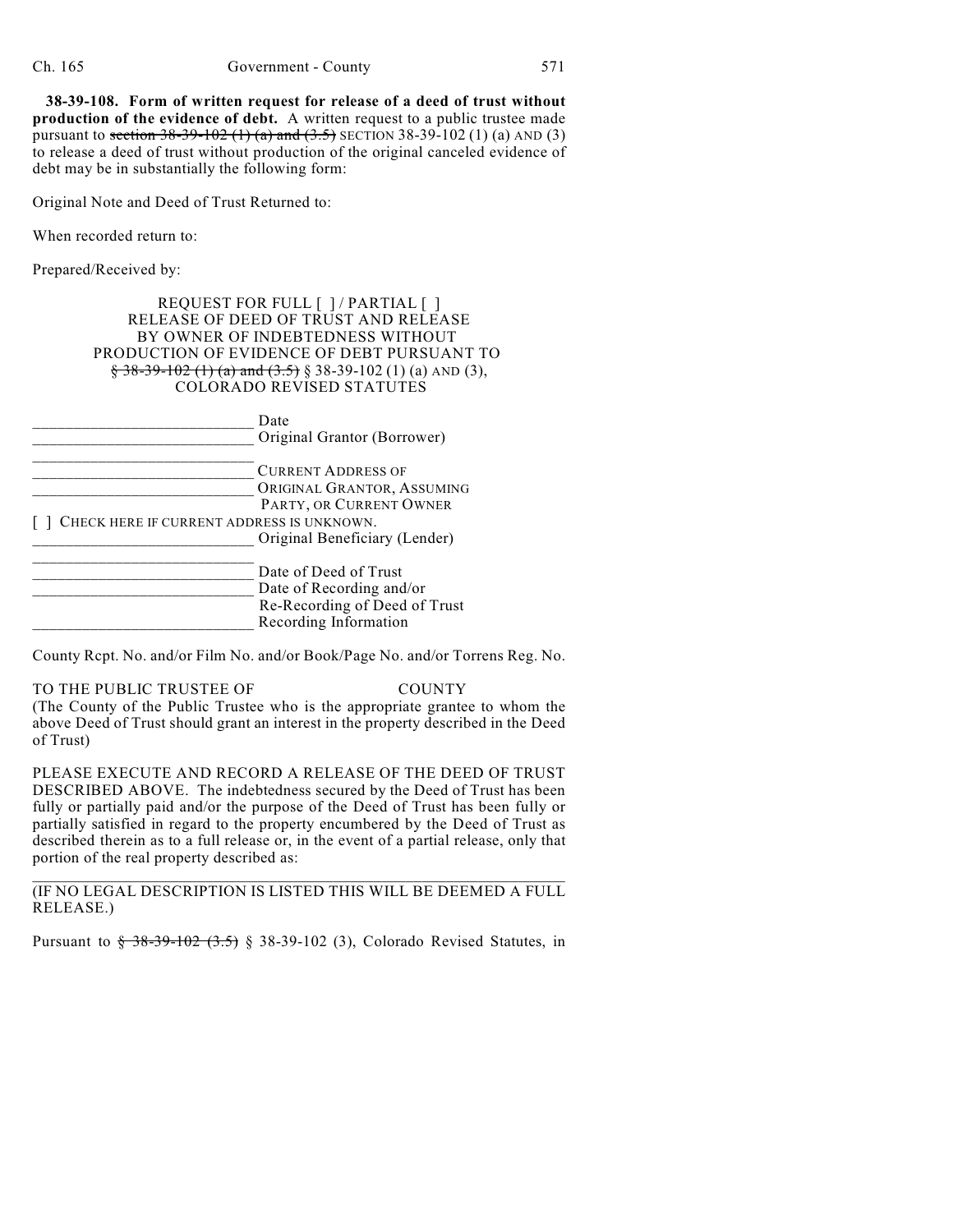572 Government - County Ch. 165

support of this Request for Release of Deed of Trust, the undersigned, as the owner of the evidence of debt secured by the Deed of Trust described above, OR AS A TITLE INSURANCE COMPANY AUTHORIZED TO REQUEST THE RELEASE OF A DEED OF TRUST PURSUANT TO § 38-39-102 (3) (c), COLORADO REVISED STATUTES, in lieu of the production or exhibition of the original evidence of debt with this Request for Release, certifies as follows:

- 1. The purpose of the Deed of Trust has been fully or partially satisfied.
- 2. The original evidence of debt is not being exhibited or produced herewith.
- 3. The owner of the evidence of debt agrees that it is obligated to indemnify the Public Trustee pursuant to  $\S 38-39-102(3.5)$  (a), Colorado Revised Statutes, for any and all damages, costs, liabilities, and reasonable attorney fees incurred as a result of the action of the Public Trustee taken in accordance with this Request for Release.
- 4. It is one of the entities described in § 38-39-102 (3.5) (b), Colorado Revised Statutes. IT IS ONE OF THE FOLLOWING ENTITIES (CHECK APPLICABLE BOX):

a.  $\begin{bmatrix} \end{bmatrix}$  THE HOLDER OF THE ORIGINAL EVIDENCE OF DEBT THAT IS A QUALIFIED HOLDER, AS SPECIFIED IN § 38-39-102 (3) (a), COLORADO REVISED STATUTES, THAT AGREES THAT IT IS OBLIGATED TO INDEMNIFY THE PUBLIC TRUSTEE FOR ANY AND ALL DAMAGES, COSTS, LIABILITIES, AND REASONABLE ATTORNEY FEES INCURRED AS A RESULT OF THE ACTION OF THE PUBLIC TRUSTEE TAKEN IN ACCORDANCE WITH THIS REQUEST FOR RELEASE;

b. [ ] THE HOLDER OF THE EVIDENCE OF DEBT REQUESTING THE RELEASE OF A DEED OF TRUST WITHOUT PRODUCING OR EXHIBITING THE ORIGINAL EVIDENCE OF DEBT THAT DELIVERS TO THE PUBLIC TRUSTEE A CORPORATE SURETY BOND AS SPECIFIED IN § 38-39-102 (3) (b), COLORADO REVISED STATUTES; OR

c. [ ] A TITLE INSURANCE COMPANY LICENSED AND QUALIFIED IN COLORADO, AS SPECIFIED IN § 38-39-102 (3) (c), COLORADO REVISED STATUTES, THAT AGREES THAT IT IS OBLIGATED TO INDEMNIFY THE PUBLIC TRUSTEE FOR ANY AND ALL DAMAGES, COSTS, LIABILITIES, AND REASONABLE ATTORNEY FEES INCURRED AS A RESULT OF THE ACTION OF THE PUBLIC TRUSTEE TAKEN IN ACCORDANCE WITH THIS REQUEST FOR RELEASE.

\_\_\_\_\_\_\_\_\_\_\_\_\_\_\_\_\_\_\_\_\_\_\_\_\_\_\_\_\_\_\_\_\_\_\_\_\_\_\_\_\_\_\_\_\_\_\_\_\_\_\_\_\_\_\_\_\_\_\_\_\_\_\_\_\_\_\_ Name and address of eurrent owner and THE holder of the indebtedness EVIDENCE OF DEBT secured by Deed of Trust (lender) OR NAME AND ADDRESS OF THE TITLE INSURANCE COMPANY AUTHORIZED TO REQUEST THE RELEASE OF A DEED OF TRUST.

 $\_$  ,  $\_$  ,  $\_$  ,  $\_$  ,  $\_$  ,  $\_$  ,  $\_$  ,  $\_$  ,  $\_$  ,  $\_$  ,  $\_$  ,  $\_$  ,  $\_$  ,  $\_$  ,  $\_$  ,  $\_$  ,  $\_$  ,  $\_$  ,  $\_$ Name, title, and address of officer, agent, or attorney of current owner and THE holder OF THE EVIDENCE OF DEBT SECURED BY DEED OF TRUST (LENDER).

\_\_\_\_\_\_\_\_\_\_\_\_\_\_\_\_\_\_\_\_\_\_\_\_\_\_\_\_\_\_\_\_\_\_\_\_\_\_\_\_\_\_\_\_\_\_\_\_\_\_\_\_\_\_\_\_\_\_\_\_\_\_\_\_\_\_\_

Signature Signature State of , County of

The foregoing Request for Release was acknowledged before me on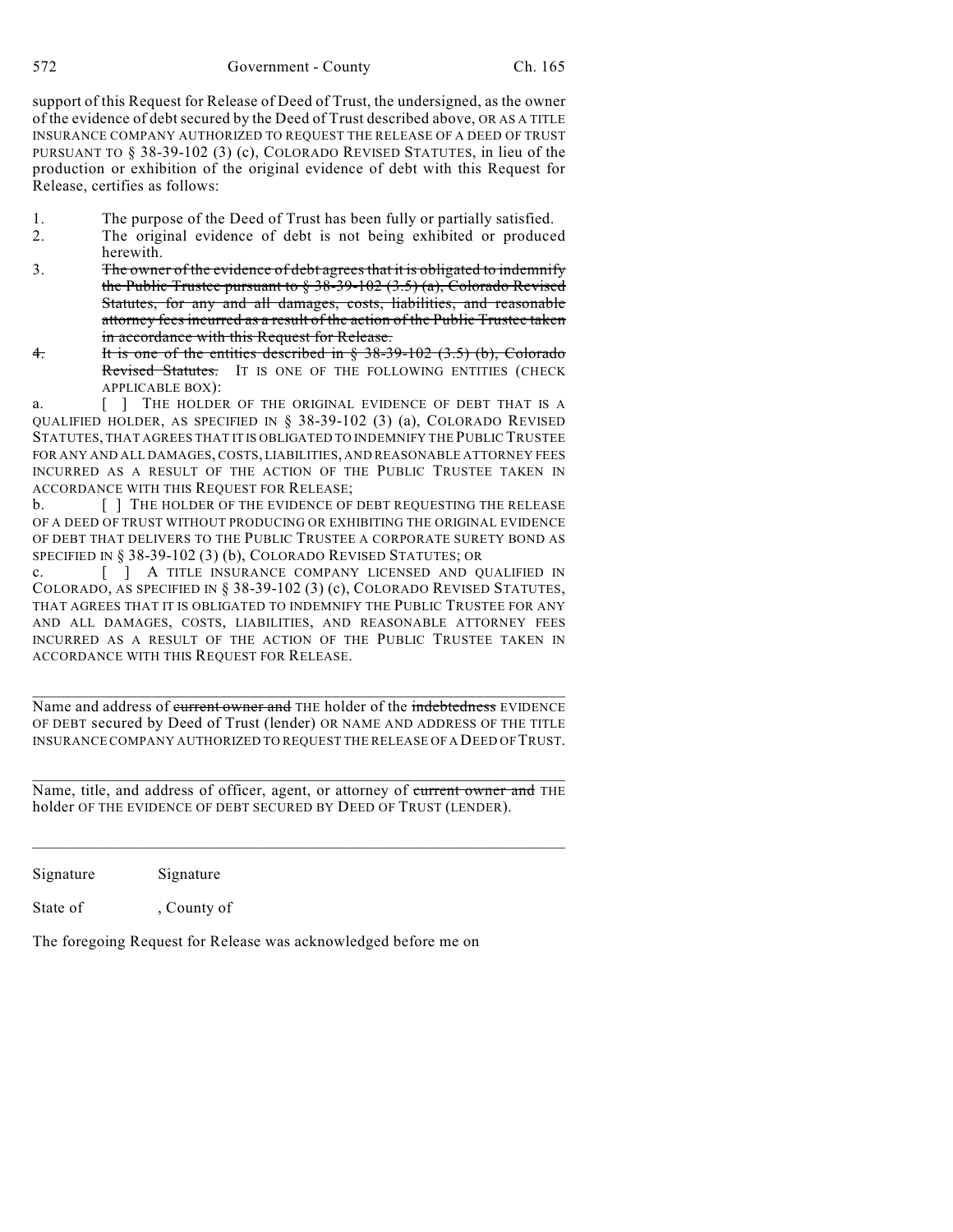Ch. 165 Government - County 573

(Date) by\* (Notary Seal)

Date Commission Expires \*If applicable, insert title of officer and name of current owner and holder

\_\_\_\_\_\_\_\_\_\_\_\_\_\_\_\_\_\_\_\_\_\_\_\_\_\_\_\_\_\_\_\_\_\_\_\_ Notary Public

Witness my hand and official seal

### RELEASE OF DEED OF TRUST

WHEREAS, the Grantor(s) named above, by Deed of Trust, granted certain real property described in the Deed of Trust to the Public Trustee of the County referenced above, in the State of Colorado, to be held in trust to secure the payment of the indebtedness referred to therein; and

WHEREAS, the indebtedness secured by the Deed of Trust has been fully or partially paid and/or the purpose of the Deed of Trust has been fully or partially satisfied according to the written request of the current owner and holder of the indebtedness EVIDENCE OF DEBT OR TITLE INSURANCE COMPANY AUTHORIZED TO REQUEST THE RELEASE OF THE DEED OF TRUST;

NOW THEREFORE, in consideration of the premises and the payment of the statutory sum, receipt of which is hereby acknowledged, I, as the Public Trustee in the County named above, do hereby fully and absolutely release, cancel and forever discharge the Deed of Trust or that portion of the real property described above in the Deed of Trust, together with all privileges and appurtenances thereto belonging.

Public Trustee

Deputy Public Trustee (Public Trustee use only; use appropriate label) (Public Trustee's seal) (If applicable: Notary Seal)

\_\_\_\_\_\_\_\_\_\_\_\_\_\_\_\_\_\_\_\_\_\_\_\_\_\_\_\_\_\_\_\_\_\_\_\_

\_\_\_\_\_\_\_\_\_\_\_\_\_\_\_\_\_\_\_\_\_\_\_\_\_\_\_\_\_\_\_\_\_\_\_\_

\_\_\_\_\_\_\_\_\_\_\_\_\_\_\_\_\_\_\_\_\_\_\_\_\_\_\_\_\_\_\_\_\_\_\_\_\_\_\_\_\_\_\_\_\_\_\_\_\_\_\_\_\_\_\_\_\_\_\_\_\_\_\_\_\_\_\_ (If applicable, name and address of person creating new legal description as required by § 38-35-106.5, Colorado Revised Statutes.)

**SECTION 4.** Part 1 of article 39 of title 38, Colorado Revised Statutes, is amended BY THE ADDITION OF A NEW SECTION to read:

**38-39-109. When release of deed of trust is recorded.** (1) (a) EXCEPT AS PROVIDED IN PARAGRAPH (b) OF THIS SUBSECTION (1), WHEN A RELEASE OF A DEED OF TRUST IS PRESENTED TO THE COUNTY CLERK AND RECORDER FOR RECORDING, THE COUNTY CLERK AND RECORDER SHALL RETURN THE ORIGINAL RELEASE OF A DEED OF TRUST TO THE ORIGINAL GRANTOR, ASSUMING PARTY, OR CURRENT OWNER USING THE CURRENT ADDRESS FOR THE ORIGINAL GRANTOR, ASSUMING PARTY, OR CURRENT OWNER PROVIDED TO THE PUBLIC TRUSTEE PURSUANT TO SECTION 38-39-102 (1) (a) (IV), (3) (a) (II), (3) (b) (II), (3) (c) (II), OR (5) (d).